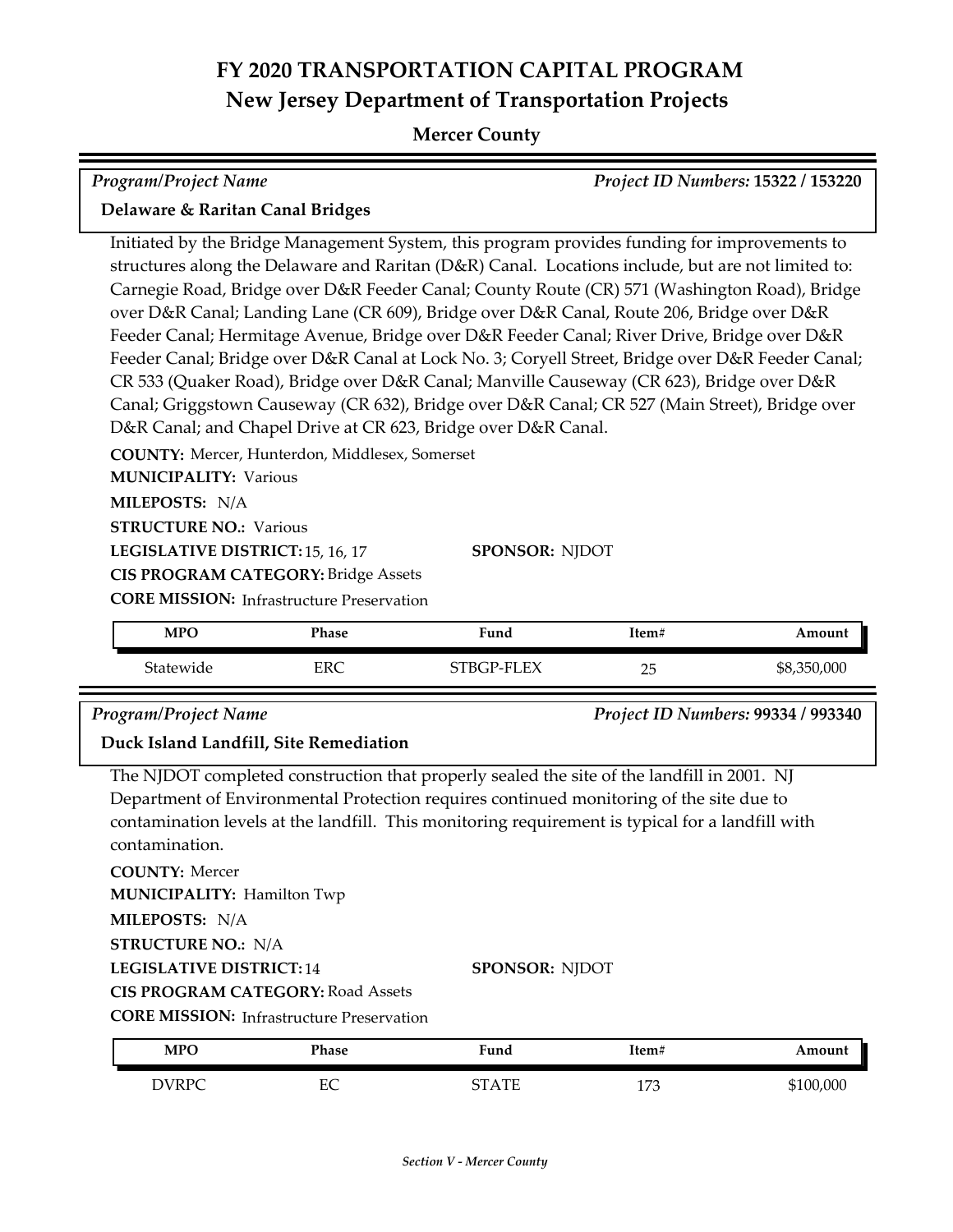#### **Mercer County**

| <b>Program/Project Name</b>                                                | Project ID Numbers: D1710 / 173920 |
|----------------------------------------------------------------------------|------------------------------------|
| Lincoln Ave/Chambers Street (CR 626), Bridge over Amtrak & Assunpink Creek |                                    |

Project will replace the Lincoln Avenue Bridge over Amtrak Northeast Corridor (NEC) rail line, an inactive rail yard, and Assunpink Creek. Proposed Improvements include the following listed: 1. Complete replacement of the structure to extend the life of the bridge, correct deficiencies, and meet current design requirements;

2. The structure will be replaced with steel multi-girders (structure depth of 51" and maximum girder spacing of 7');

3. The vertical profile and pier locations will be revised to provide the required horizontal and vertical clearance over the railroad tracks;

4. Standard 12-foot wide lanes, 8-foot wide shoulders, which can be used by bicyclists and as a standard bicycle lane, and 6-foot wide sidewalks for pedestrians on structure;

5. Architectural treatments, such as stone facing, veneer or form liners; galvanized and powder coated steel; aesthetic parapet or railing treatments; colored concrete; decorative lighting; etc. are also being considered.

No roadway widening is proposed. Easement agreements will be required for work that is performed outside of the existing right-of-way, such as grading and sidewalk repairs necessary to meet ADA compliance. Lincoln Avenue serves as an important connector across the aforementioned physical barriers and is the first crossing outside of the central business district of Trenton City. The structure, which was built in 1931 and reconstructed in 1965, was rated 'serious', or 3 on a 0 to 9 scale, with 9 being excellent condition and 0 being failed condition/closed facility. Despite its rating of 3, the bridge is still safe for travel. The rating is primarily due to the condition of the superstructure, which suffers from severely rusted steel throughout and large areas of spalled and delaminated concrete on the deck. The County performed short-term fixes on the structure including lighting, deck repairs and an asphalt overlay until the structure could be replaced.

**COUNTY:** Mercer **LEGISLATIVE DISTRICT:** 15 **MILEPOSTS:** 0.0-0.12 **STRUCTURE NO.:** 1100055 **MUNICIPALITY: Trenton City CORE MISSION:** Infrastructure Preservation **SPONSOR:** Mercer County **CIS PROGRAM CATEGORY:** Local System Support

| MPO          | Phase | 'una              | ltem# | Amount      |
|--------------|-------|-------------------|-------|-------------|
| <b>DVRPC</b> | DES   | :P-TRENTON<br>`R6 | 46    | \$2,500,000 |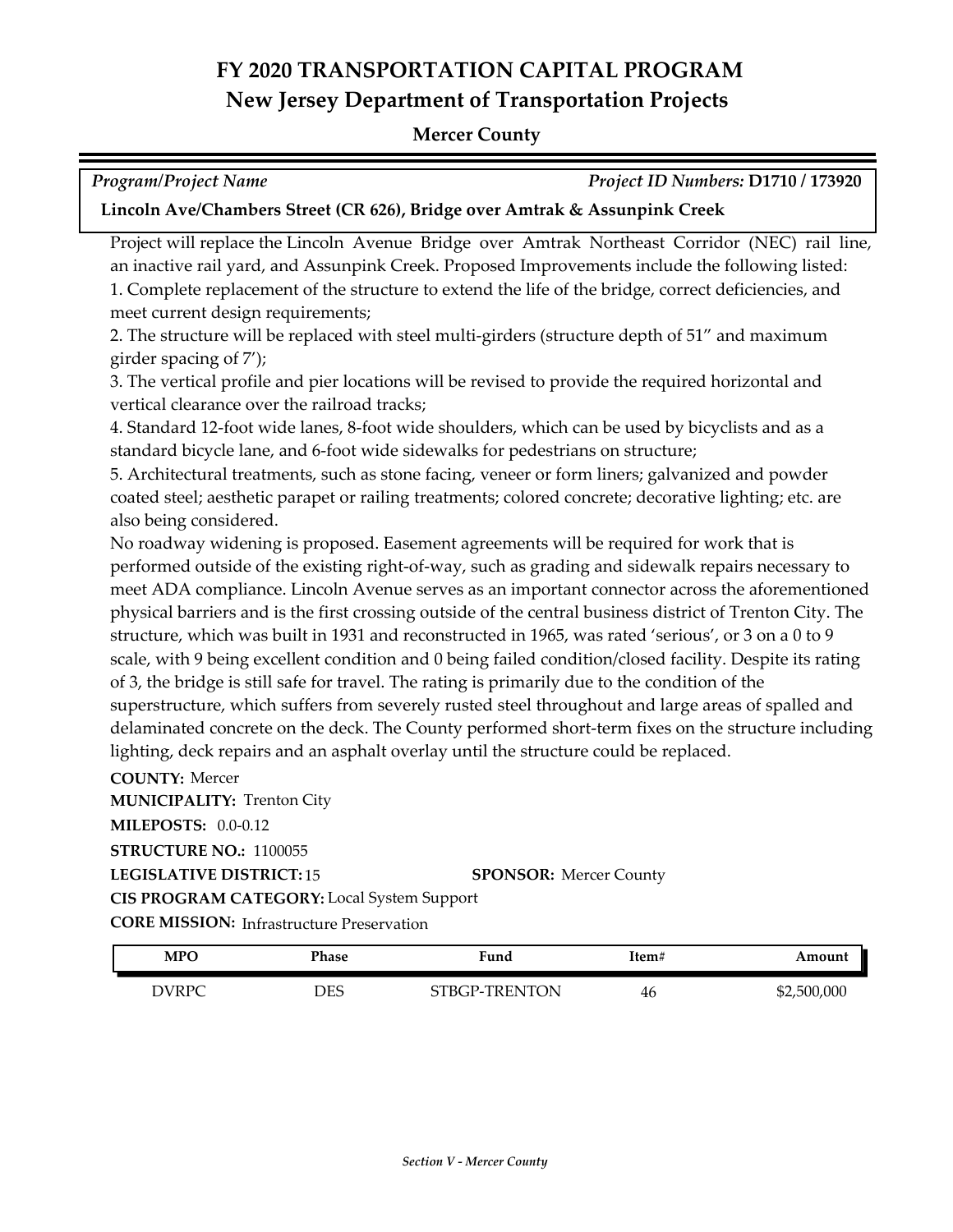#### **Mercer County**

| <b>Program/Project Name</b>                       |              |                                                                                                   |       | <b>Project ID Numbers: D1011</b> |
|---------------------------------------------------|--------------|---------------------------------------------------------------------------------------------------|-------|----------------------------------|
| <b>Mercer County Bus Purchase</b>                 |              |                                                                                                   |       |                                  |
|                                                   |              | This program will provide for the purchase of buses and bus equipment for transportation services |       |                                  |
| programs in Mercer County.                        |              |                                                                                                   |       |                                  |
| <b>COUNTY: Mercer</b>                             |              |                                                                                                   |       |                                  |
| <b>MUNICIPALITY: Various</b>                      |              |                                                                                                   |       |                                  |
| MILEPOSTS: 0                                      |              |                                                                                                   |       |                                  |
| <b>STRUCTURE NO.: N/A</b>                         |              |                                                                                                   |       |                                  |
| <b>LEGISLATIVE DISTRICT: Various</b>              |              | <b>SPONSOR:</b> Mercer County                                                                     |       |                                  |
| <b>CIS PROGRAM CATEGORY:</b> Local System Support |              |                                                                                                   |       |                                  |
| <b>CORE MISSION:</b> Infrastructure Preservation  |              |                                                                                                   |       |                                  |
| <b>MPO</b>                                        | <b>Phase</b> | Fund                                                                                              | Item# | Amount                           |
| <b>DVRPC</b>                                      | EC           | <b>CMAQ</b>                                                                                       | 51    | \$756,000                        |

*Program/Project Name Project ID Numbers:* **D1601 / 163170**

**New Jersey Regional Signal Retiming Initiative**

This project reduces congestion and improves air quality by optimizing progression on signalized 500 and 600 routes in DVRPC's New Jersey counties. These improvements are designed to enhance mobility and promote integrated corridor management strategies. Corridors will be selected by representatives of DVRPC member governments, DVRPC, and NJDOT, with reference to the current Regional Transportation Operations Master Plan and other appropriate data. After obtaining supportive MOUs from signal owner-operators along a selected corridor, signal timing plans will be developed and implemented by consultants to DVRPC for peak hour, off-peak, weekend, event, and emergency operations, as appropriate. After implementation, signal system owner-operators will be responsible for maintaining the timing plan and implementing related physical improvements, if recommended

**COUNTY:** Burlington, Camden, Gloucester, Mercer **LEGISLATIVE DISTRICT:** Various **MILEPOSTS:** N/A **STRUCTURE NO.:** N/A **MUNICIPALITY: Various CORE MISSION:** Mobility and Congestion Relief **SPONSOR:** DVRPC **CIS PROGRAM CATEGORY:** Congestion Relief

| <b>MPO</b>   | Phase     | Fund | !tem#   | Amount    |
|--------------|-----------|------|---------|-----------|
| <b>DVRPC</b> | DI C<br>ப | CMAÇ | 57<br>ັ | \$350,000 |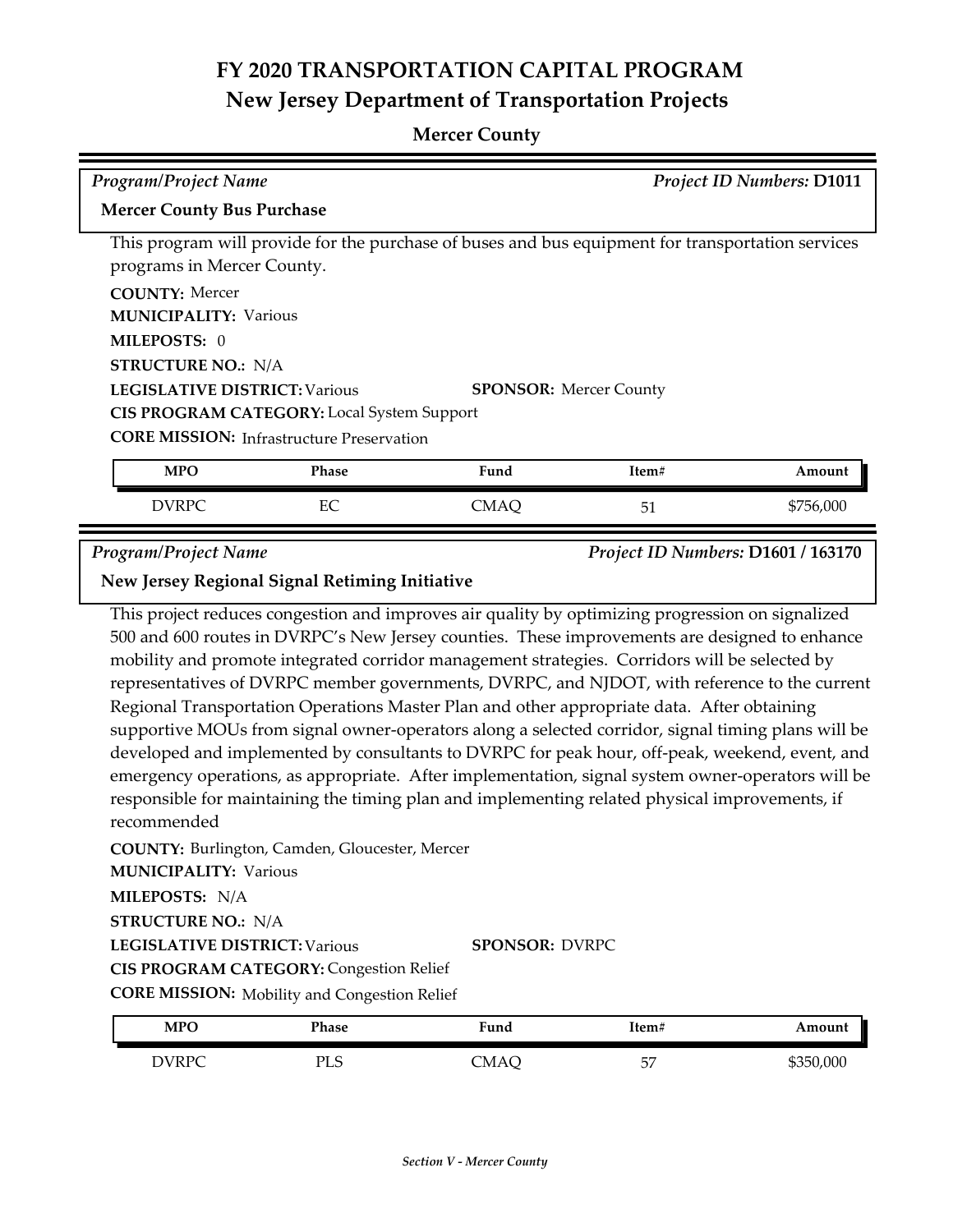#### **Mercer County**

*Program/Project Name Project ID Numbers:* **D1910 / 193680**

**Parkway Avenue (CR 634), Scotch Road (CR 611) to Route 31 (Pennington Road)**

The project's primary goals include: reduce the frequency and severity of crashes within the project corridor; improve mobility and accessibility for bicyclists and pedestrians; and upgrade the corridor to comply with NJDOT, Mercer County, and municipal Complete Streets Policy. In November 2015, the CR 634 (Parkway Avenue) corridor from CR 611 (Scotch Road) to NJ 31 (Pennington Road) was identified as the top candidate in the NJDOT-led Regional Road Diet Pilot Program and as DVRPC's top candidate to advance to Concept Development. The proposed Preliminary Preferred Alternative (PPA) from the 2019 HSIP funded Concept Development study includes elements such as a 3‐lane road diet throughout the corridor with TWLTL and bicycle lanes from Scotch Road to Parkside and 2-lane section with bike lanes from Parkside to Olden Avenue; retrofit signalized intersections where possible to accommodate new intersection approaches; and converting five (5) existing signalized intersections at Scotch Road, Lower Ferry Road, Farrell Avenue, Olden Avenue, and Pennington Road to modern roundabouts. Project will also consider improvements for intersections, substandard design elements, ADA compliancy, drainage, and signal upgrades.

**COUNTY:** Mercer **LEGISLATIVE DISTRICT:** 15 **MILEPOSTS:** 2.2-4.4 **STRUCTURE NO.:** N/A **MUNICIPALITY: Ewing Twp, Trenton City CORE MISSION:** Infrastructure Preservation **SPONSOR:** Mercer County **CIS PROGRAM CATEGORY:** Local System Support

| <b>MPC</b> | Phase | <sup>T</sup> und | Item# | Amount      |
|------------|-------|------------------|-------|-------------|
| DVRPC      | РF    | $-$ ISIP         | ხე    | \$1,613,000 |